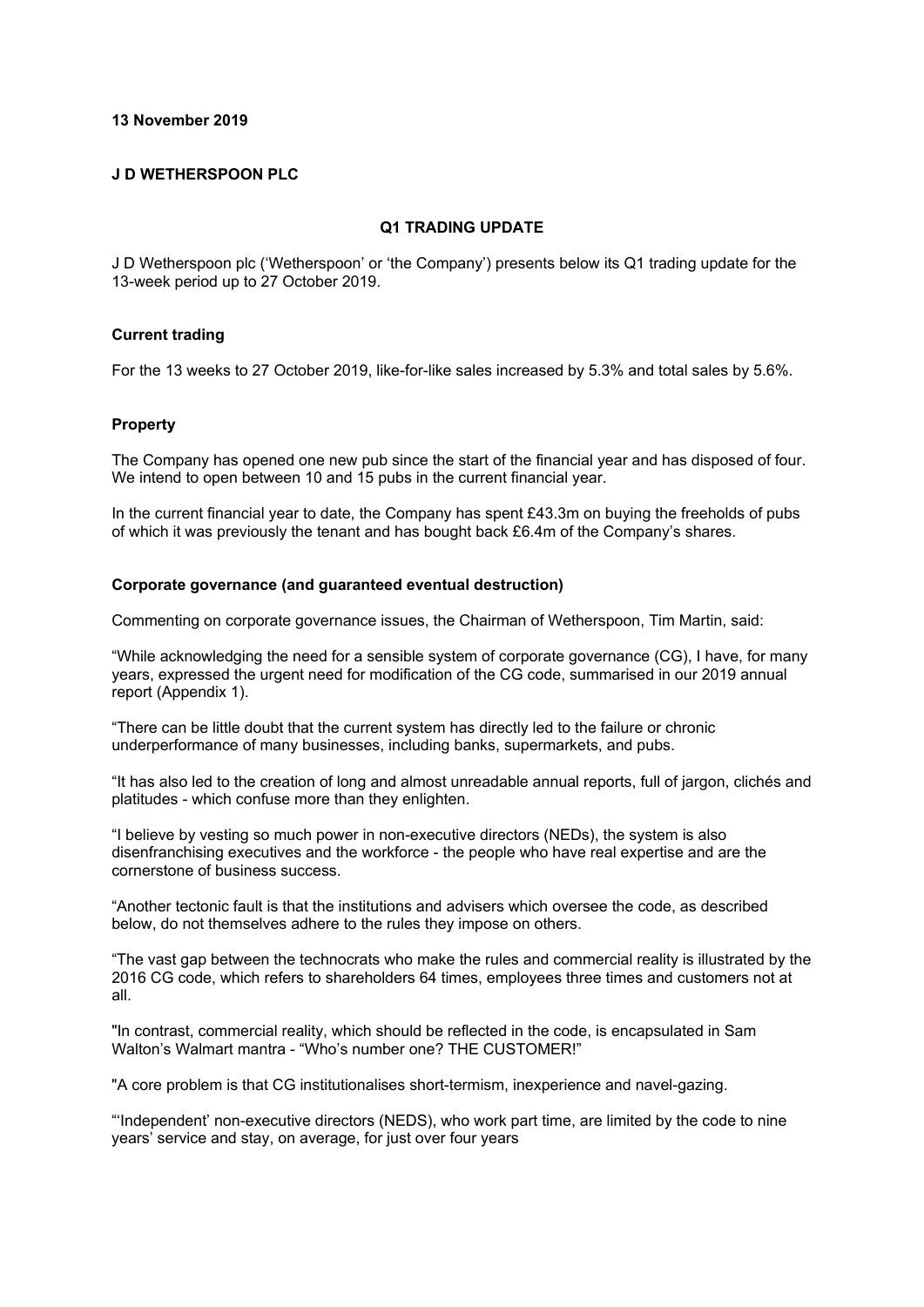"It is also common practise for there to be only two executive directors, the most senior of whom, the CEO, averages only about five years' - managements and workers are thus absurdly underrepresented.

"A cursory glance at the board compositions of major UK PLCs underlines the issues.

"Tesco, for example, which has 450,000 employees and is the UK's largest supermarket group, has only two executive directors, with total service of about nine years and 11 NEDs with total service of 38 years. The overall average, including NEDs and executives, is only 3.7 years.

"This sort of corporate structure is mirrored in banks, retailers and pubs - where long-term performance, over recent decades, has usually veered between poor and catastrophic.

"Adherence to a tick-box culture means, for example, that there are no NEDS on the boards of major UK banks (HSBC/RBS/Barclays/Lloyds) who have any personal experience of the last banking crisis at their company - when it is clear that inexperienced boards were a major factor in that crisis.

"In contrast, non-compliant companies like Wetherspoon (average tenure 15 years), Fullers' (10 years), Dart Group (12 years) and Berkshire Hathaway (19 years) have often fared far better, with experienced boards, long-term shareholders and a long-term view.

"Compliance with CG guidelines increases the risk of failure - companies like Northern Rock, HBOS, Carillion, Thomas Cook and Mothercare were compliant with the code, but had shockingly low levels of experience (around 4 years per director) and executive representation.

"Stefano Bonini and others (Harvard Law School Forum, June 2017) highlighted this problem and correctly said that "long–tenured directors … decrease the likelihood of corporate scandals ... (and) ... accumulate information and knowledge."

"A Noddy-in-Toyland aspect of the current farce, as indicated above, is that the 'comply or explain' principle, which underlies the code, is not observed, in practise, by many 'enforcers' – ie institutions or their corporate advisers.

"'Comply or explain' means that advisers and investors have an obligation to weigh up explanations for non-observance of the guidelines.

"However, in reality, many never do - including, it seems, governance advisers such as PIRC.

"For example, Wetherspoon's largest institutional shareholder, Columbia Threadneedle (CT), without any advance notice to the Company, did not support the re-election of two of our long-serving directors at last year's AGM - in spite of our repeated explanations in annual reports.

"As a result, three of our four NEDs felt compelled to offer their resignations - inevitably destabilising the company in the process.

"Yet CT's owner is Ameriprise (a US company), two of whose independent NEDs have themselves exceeded the nine-year rule.

"The Ameriprise chairman also breaches the nine-year rule - and combines the roles of chairman and CEO, a further breach of UK guidelines.

"In this context, the fact that CT is a US company is irrelevant. It has decided that one rule applies to itself, but that another should apply to Wetherspoon.

"In addition, US shareholder, Blackrock did not support Wetherspoon's long serving NEDs last year, but they also have directors who exceed the 9-year rule on their board.

"Not all institutions behave like CT and Blackrock. Two of our largest shareholders strongly support Wetherspoon's approach as illustrated in letters written to the company (appendix 2). Common sense does exist, in small pockets, in the City.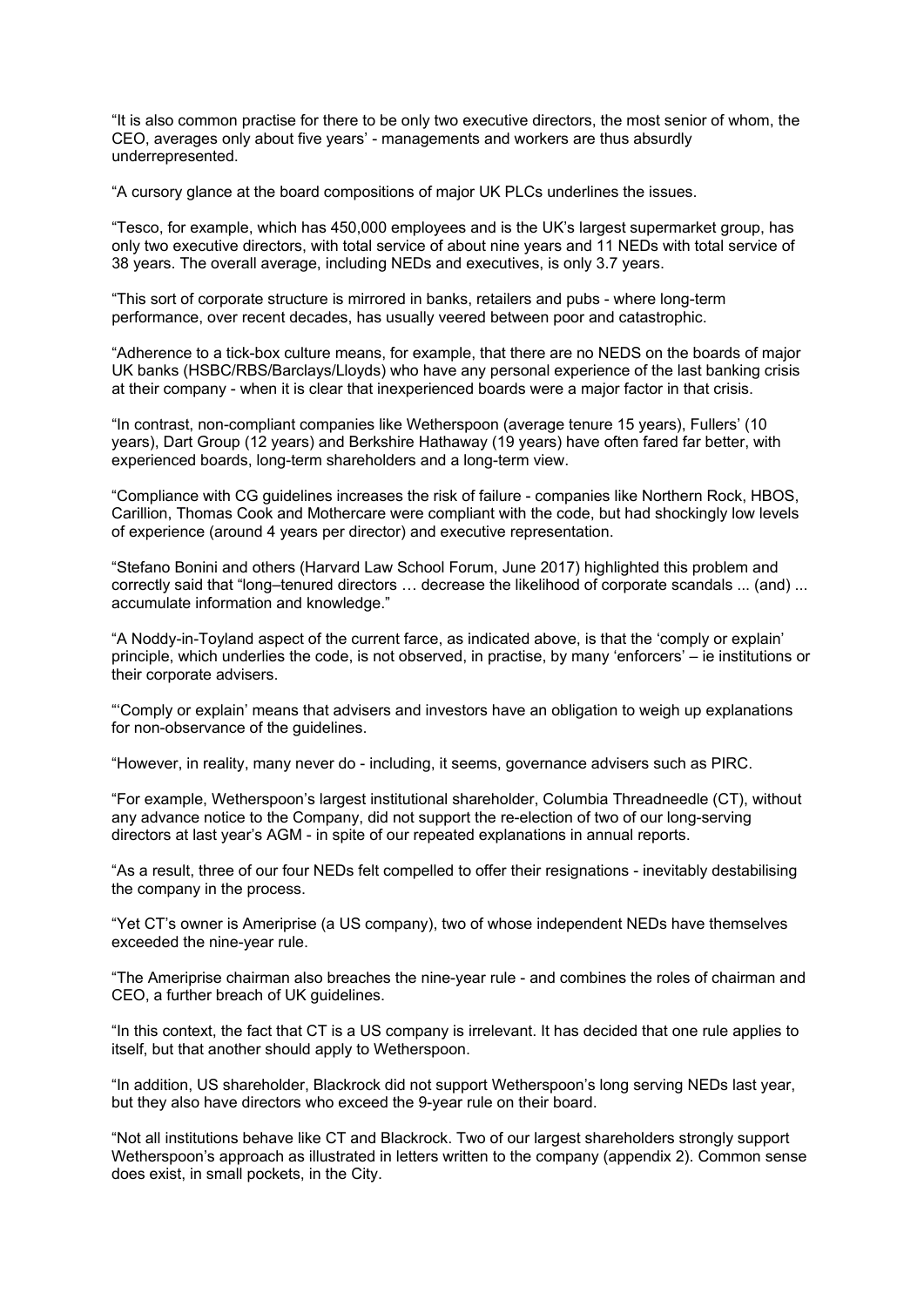"Indeed, in thousands of meetings with shareholders in the last 27 years, I and my colleagues have almost never been asked about corporate governance - although the guidelines are clearly the predominating factors in PLC board composition - and at AGMs.

"The tick-box malaise, to which only strong-willed contrarians - and those with no financial interest in the perpetuation of the current system - are immune, is particularly rife at CG advisers.

"For example, the CG adviser PIRC recommends its clients to vote against my own re-election as chairman of Wetherspoon on the basis, inter alia, that I have been chairman for more than nine years (a milestone I hit in 1992).

"Amazingly, while advising Wetherspoon that it should have four or five 'independent' NEDS, the hypocritical PIRC has, itself, just one on its own board - someone whose only apparent employment experience has been at a local authority.

"However, PIRC's own website misleadingly says that it adopted, in 1988, "a private company structure with…executive directors and a board of non-executives drawn from the founding pension funds and public figures" – a structure that clearly no longer applies today.

"Furthermore, the founder of PIRC, Alan MacDougall who still sits on his own board after 33 years (but seems to believe I shouldn't be on mine), has no relevant PLC experience having, according to his LinkedIn profile, a "BA Sociaology (sic) 2:2 - Social policy and Soviet Studies" and work experience at the National Union of Mineworkers and the Greater London Council.

"MacDougall has questionable personable judgement, referring to himself on his Twitter account as a "governance expert" and an "ex-Eurocommunist". In my opinion, many people equate communism with fascism, since millions of Europeans perished or were imprisoned under its yoke.

"It is perhaps a concern that PIRC has a low rating of 2.6 on the employment website Glassdoor, and appears to rely on inexperienced and temporary workers to analyse complex company reports for corporate governance purposes.

"In summary, my view is the UK CG system is up the spout - and is itself a threat to listed companies - and therefore to the UK economy.

"By institutionalising inexperience, the code guarantees the eventual destruction of the culture or 'DNA' of successful companies - and culture has 'strategy' (with which the code is obsessed) for breakfast, as respected management philosopher Peter Drucker has said.

"Board structures should probably more closely resemble the successful Fullers - a chairman with 41 years' experience at the company, combined with directors with extensive executive experience and long-term loyalty.

"In addition, genuine observance of 'comply or explain', rather than current lip service, should be mandatory. One-size-fits-all does not work in the real world.

"Board composition à la Fullers can't guarantee future corporate success - but rigid compliance with current CG guidelines will almost certainly guarantee eventual mediocrity or failure.

"City regulators and lawmakers should make haste. Even Wetherspoon, a medium-sized company, has 42,000 employees, 13,000 of whom are shareholders, and it contributes about one pound in every thousand of UK taxes (£764 million in 2019) - it's not in anyone's interest to kill a golden goose.

"But, perhaps above all, no sensible business, looking to the long term and genuinely apprised of the reality of the CG system, would float on the London stock market today - who wants to guarantee eventual destruction, after all?"

# **Outlook**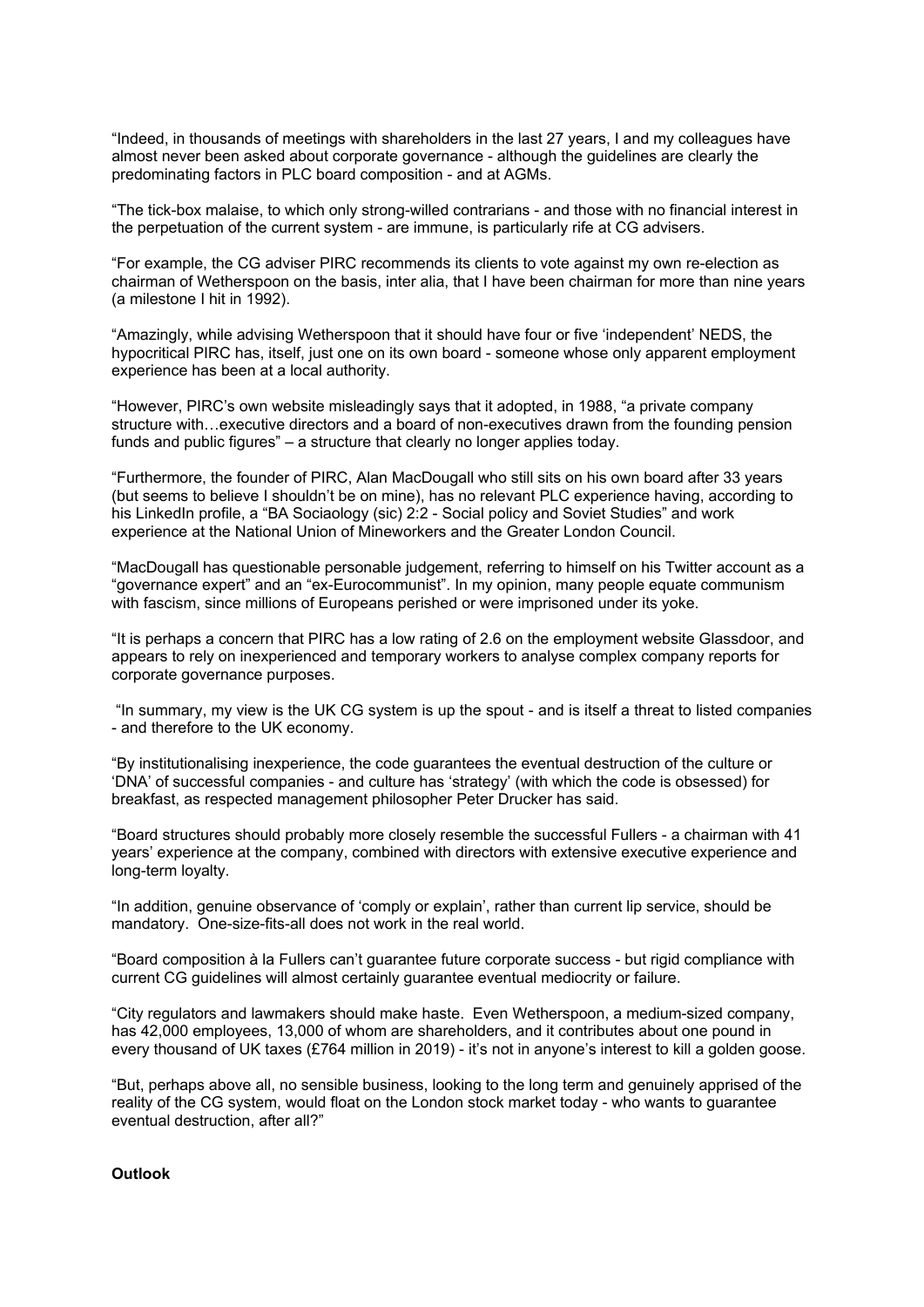Tim Martin said:

"The Company is frequently asked for comments by shareholders, customers and the press for comments on Brexit. I strongly believe that the UK economy will be better off on the basis of 'no-deal' rather than the deal proposed by the government. I've dealt with this point in some detail in the latest edition of Wetherspoon News (appendix 3).

"We continue to anticipate a trading outcome for this financial year in line with our previous expectations."

# **Appendix 1 - Corporate Governance, Extract from JD Wetherspoon 2019 annual report**

"

The underlying ethos of corporate governance is to comply with the guidelines or to explain why you do not.

The original creators of the rules must have realised that business success takes many forms, so a rigid structure, applicable to all companies cannot be devised – hence the requirement to explain noncompliance.

Wetherspoon has always explained its approach. For example, in 2016, our approach to corporate governance was summed up in the annual report as follows:

*"...I have said that many aspects of current corporate governance advice, as laid out in the Combined Code, are deeply flawed…"*

I then went on to say:

*"I believe that the following propositions represent the views of sensible shareholders: The Code itself is faulty, since it places excessive emphasis on meetings between directors and shareholders and places almost no emphasis on directors taking account of the views of customers and employees which are far more important, in practice, to the future well-being of any company.*

*For example, in the UK Corporate Governance Code (September 2014), there are 64 references to shareholders, but only three to employees and none to customers – this emphasis is clearly mistaken.*

 *The average institutional shareholder turns over his portfolio twice annually, so it is advisable for directors to be wary of the often perverse views of 'Mr Market' (in the words of Benjamin Graham), certainly in respect of very short-term shareholders.*

 *A major indictment of the governance industry is that modern annual reports are far too long and often unreadable. They are full of semiliterate business jargon, including accounting jargon, and are cluttered with badly written and incomprehensible governance reports.*

 *It would be very helpful for companies, shareholders and the public, if the limitations of corporate governance systems were explicitly recognised. Common sense, management skills and business savvy are more important to commercial success than board structures. All of the major banks and many supermarket and pub companies have suffered colossal business and financial problems, in spite of, or perhaps because of, their adherence to inadvisable governance guidelines.*

 *There should be an approximately equal balance between executives and non-executives. A majority of executives is not necessarily harmful, provided that non-executives are able to make their voices heard.*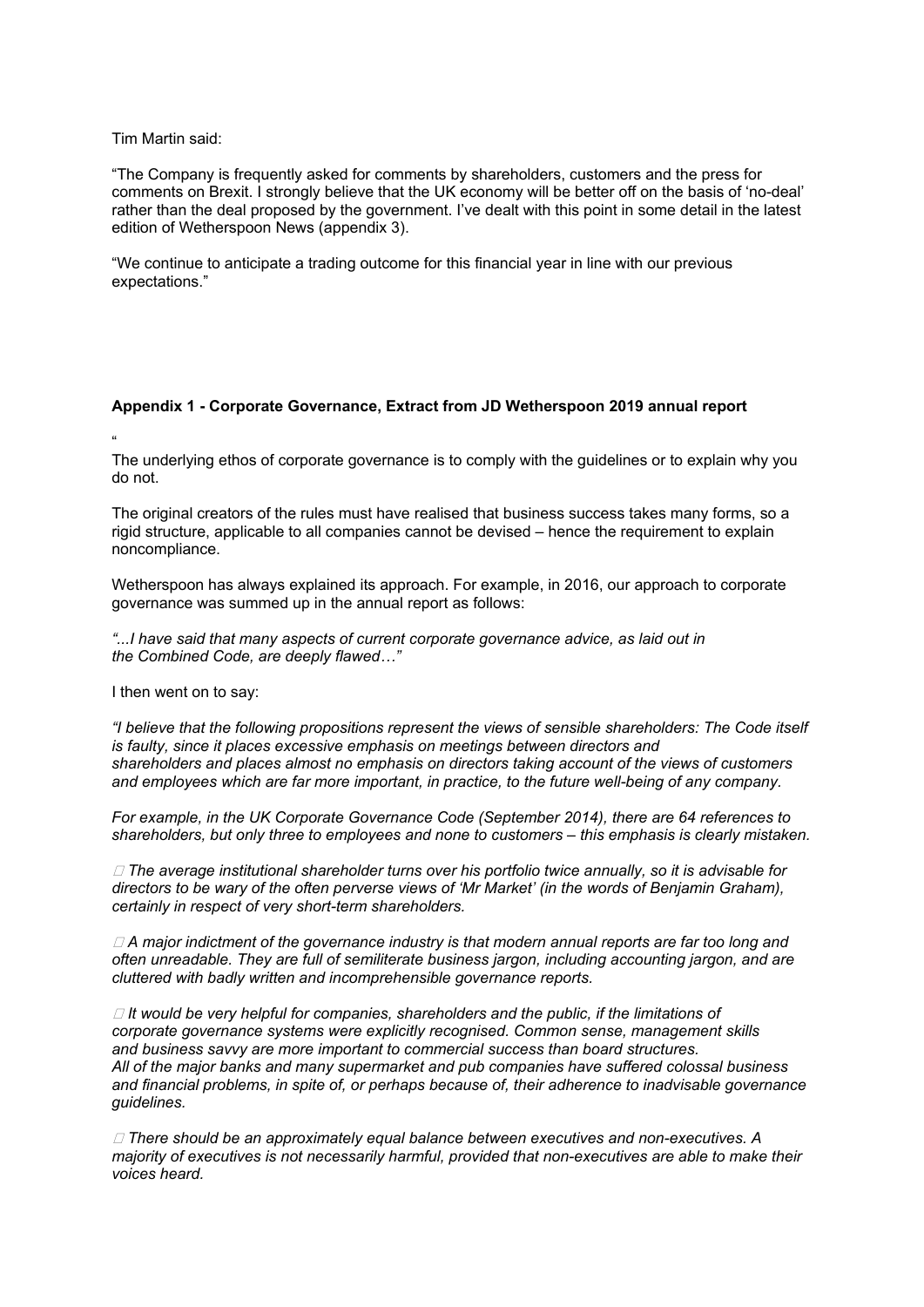*It is often better if a chairman has previously been the chief executive of the company. This encourages chief executives, who may wish to become a chairman in future, to take a long-term view, avoiding problems of profit-maximisation policies in the years running up to the departure of a chief executive.*

 *A maximum tenure of nine years for nonexecutive directors is not advisable, since inexperienced boards, unfamiliar with the effects of the 'last recession' on their companies, are likely to reduce financial stability.*

 *An excessive focus on achieving financial or other targets for executives can be counter-productive. There's no evidence that the type of targets preferred by corporate governance guidelines actually works and there is considerable evidence that attempting to reach ambitious financial targets is harmful.*

 *As indicated above, it is far more important for directors to take account of the views of employees and customers than of the views of institutional shareholders. Shareholders should be listened to with respect, but caution should be exercised in implementing the views of short-term shareholders. It should also be understood that modern institutional shareholders may have a serious conflict of interest, as they are often concerned with their own quarterly portfolio performance, whereas corporate health often requires objectives which lie five, 10 or 20 years in the future."*

I also quoted Sam Walton of Walmart in the 2014 annual report. He said:

*"What's really worried me over the years is not our stock price, but that we might someday fail to take care of our customers or that our managers might fail to motivate and take care of our (employees)…. Those challenges are more real than somebody's theory that we're heading down the wrong path…. As business leaders, we absolutely cannot afford to get all caught up in trying to meet the goals that some … institution … sets for us. If we do that, we take our eye off the ball…. If we fail to live up to somebody's hypothetical projection for what we should be doing, I don't care. We couldn't care less about what is forecast or what the market says we ought to do."*

It is, therefore, very disappointing that one large institutional shareholder does not appear, by its actions, to support the central tenet of our stance on the issue of governance, which is that experience is extremely important and that the so-called 'nine-year rule' is perverse and counterproductive.

This shareholder failed to support the re-election of two of our non-executive directors at last year's AGM. I arranged a meeting for all of our main institutional shareholders in April 2019, to further explain our position, which the shareholder in question failed to attend. I then arranged a further meeting with the shareholder at their offices in May 2019.

Following the meeting there was no confirmation that the shareholder would support the re-election of our long-serving non-executive directors. As a result, three of our four non-executives, in the best interests of the company, offered to leave, on a rotational basis.

The company contacted all of its main shareholders to inform them of this proposal. The shareholder in question agreed. However, a number of other shareholders expressed their discontent with the proposed resignations.

The executive board and I strongly feel that these sorts of board changes disrupt and weaken the company. I wrote to the shareholder on 9 September 2019 to ask them to reconsider their position, but have not received a reply. Wetherspoon has had harmonious relationships with almost all of its shareholders over many years and has complied with the corporate governance requirement for explanation. Judging from the absence of any adverse comment, our approach has generally been accepted by investors.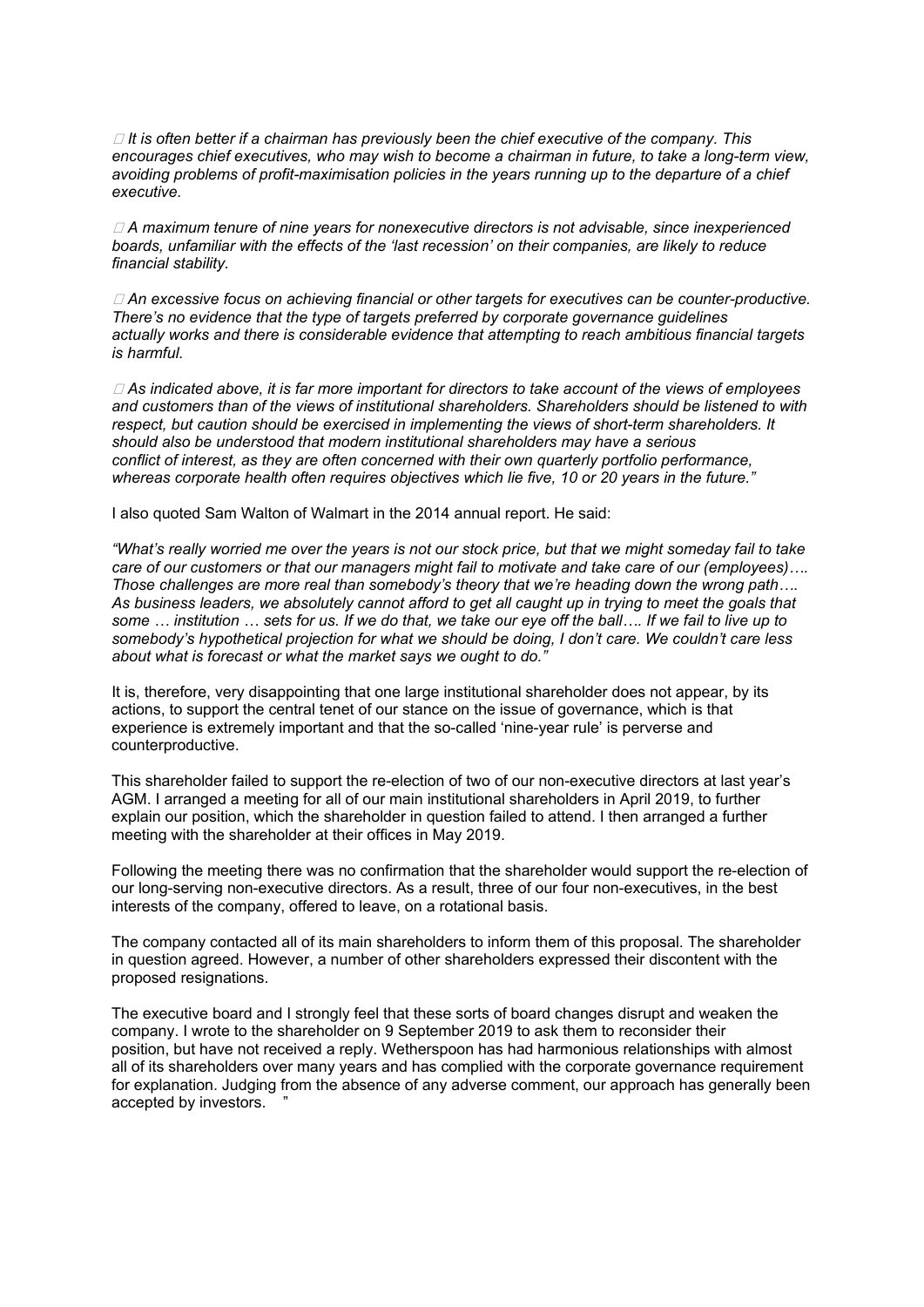# **Appendix 2 - Comments from institutional shareholders in support of long serving NEDs (June/July 2019)**

### **Shareholder 1**

"I can confirm that XXX are willing to support all of the proposed resolutions as outlined in your letter dated 28th June 2019. XXX intends to vote in favour of the re-election of all of the non-executive directors and vote in favour of the remuneration report at the next AGM. "Furthermore, I would like to emphasise that XXX are fully supportive of J D Wetherspoon in its position regarding the UK Corporate Governance Code. The explanations given by the company for its non-compliance to the code are logical and rational in our opinion."

# **Shareholder 2**

"We'd very much appreciate a brief chat on the proposals in this letter—we're happy to chat with whoever can best answer our question: We'd like to understand why the board feels there's a need for Elizabeth, Debra, or Sir Richard to be succeeded, given the shared views of Tim and ourselves that tenure itself shouldn't be a reason— despite what the UK Corporate Governance Code suggests. Does the board consider Elizabeth, Debra, and Sir Richard to no longer be the most qualified to be non-executive board members, even when taking into account the benefit of their experience with Wetherspoon, including their now very well-developed understanding of its unique approach and culture? Like Tim we believe that experience helps not hinders non-executive directors. Thank you, and we look forward to talking."

# **Appendix 3 – Tim's Viewpoint, Wetherspoon News (Autumn 2019)**

**"**

# **People and organisations make mistakes when they act on false presumptions - Sceptics create a debate, which aids the quest for truth**

Consciously or not, we humans sift through what we hear and see, daily, to try to work out what's true and what's not.

Democracies, education and a free press best facilitate this process.

Perhaps health is the area where we are most inclined to fall for quack remedies and elixirs for longer life – health and dietary myths are difficult to disprove and so last a long time, before assignment to the dustbin.

For many centuries, getting caught in the rain was felt to be the precursor to a cold; now, we know that a cold is a virus and that rain has been innocent all this time.

For most of the last 50 years, so-called experts in the medical profession and government fed the myth that dairy products were 'bad for you', giving rise to a vast margarine and skimmed milk industry.

Limit egg consumption to two a week, we were told. Eating an omelette was as risky as white water rafting, it seemed.

Except, of course, the truth slowly emerged that the demonisation of dairy had never been true, however biologically plausible the arguments – eggs have even been rehabilitated, by some iconoclasts, as 'superfoods'.

These medical myths often become fads which sweep the entire world – the Atkins, South Sea and 5- 2 diets have been successful businesses for their creators, but almost certainly have zero long-term benefits.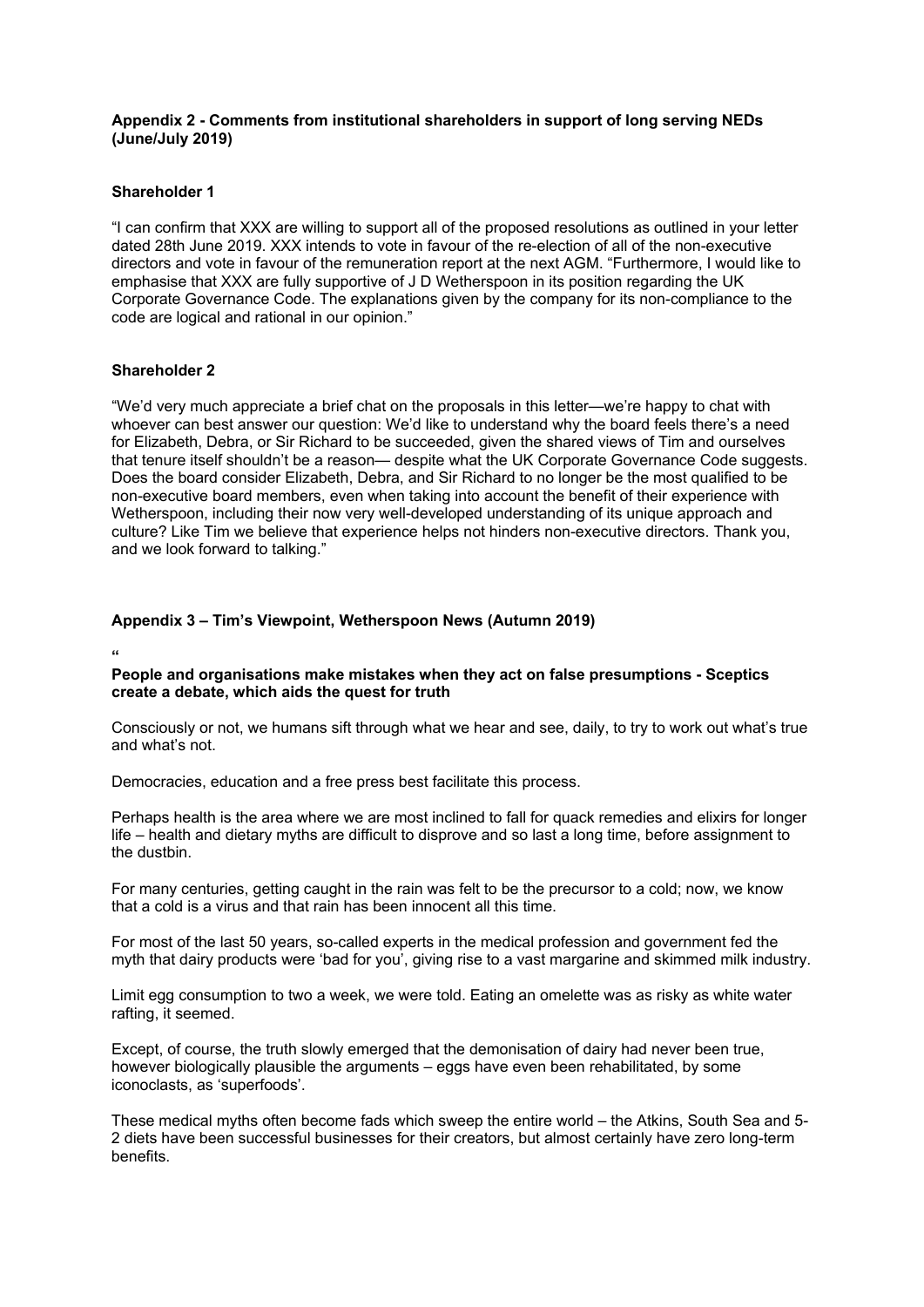Gary Taubes, writing in the New York Times in 2012 brilliantly undermined the probably mistaken view, still prevalent today, that salt is a serious medical hazard.

The NHS advises that salt consumption per person should be reduced to six grams per day from our current eight – which will almost certainly reduce life expectancy, many believe.

Indeed, sceptics like Taubes, who 'swim against the tide', often play a hugely important role in limiting the impact of the constant barrage of false information which fills the airwaves.

In trying to separate the wheat from the chaff for yourself, finding a 'small truth' which contradicts a widely held belief is always a good starting point.

For example, if salt is bad for you, how come the Italians, who consume far more of it than we do, live longer?

Unless there is a good explanation, salt is perhaps unfairly maligned.

One of my own 'small truths', in the early days of Wetherspoon, was that my pals and I went out mostly to talk; this was made far more difficult (and less enjoyable) by music blaring in pubs, restaurants and clubs, as it usually is still today – the music-free hunch was right and forms an important part of our business today.

The trenchant debate surrounding Brexit, thanks to our democratic freedom, has, in my view, exploded myths and increased knowledge on key subjects like trade, tariffs, government and Europe – on a vast scale.

For example, the pugnacious Jean-Marc Puissesseau, head of Calais ports, has completely undermined the false presumption that the channel ports will seize up post Brexit, without a 'deal'.

"There will be no queues," says Mr Puissesseau – "C'est la bulls…."

Irish airline Ryanair has recently exploded the fallacy that planes wouldn't fly without a deal – it's no longer an issue, they say, supported by British Airways.

Perhaps the hardest myth to disprove, in recent years, has been that UK banks would relocate en masse to the continent – which has turned out to be nonsense.

More people are employed in the City today than before the referendum – and thousands of mini initiatives have been undertaken by City of London individuals and organisations to ensure that trade continues.

But there's one enduring myth, broadly accepted by both Leavers and Remainers, which needs to be killed off now.

This is that the UK, and economies generally, are axiomatically better off, if politicians organise vast and all-encompassing trade deals.

In reality, common sense and experience indicate that vast teams of lawyers and civil servants trying to encompass every future trading eventuality in a mega document – or a deal – is a potential minefield of trouble.

Look at the problems suffered by African farmers who've been legged over in so-called 'free-trade' deals with the lawyer-dominated EU.

A whole range of mini deals is surely better. Let Mr Puissesseau and his British counterparts, facilitated by civil servants, of course, if required, sort out the channel ports.

Let Ryanair, British Airways and the relevant aviation organisations agree on a sensible modus operandi.